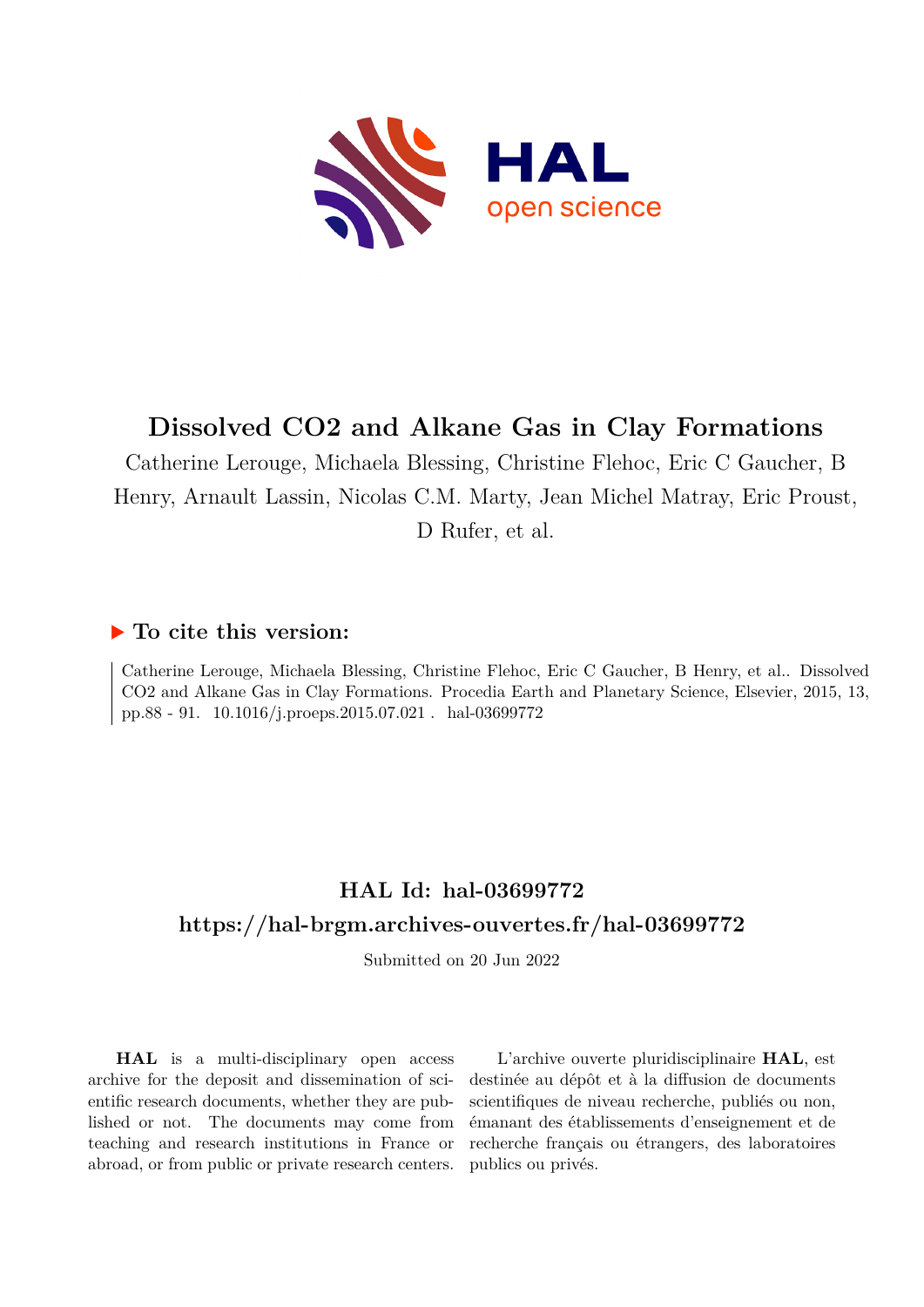

Available online at www.sciencedirect.com

**ScienceDirect**

Procedia **Earth and Planetary Science** 

Procedia Earth and Planetary Science 13 (2015) 88 - 91

## 11th Applied Isotope Geochemistry Conference, AIG-11 BRGM

# Dissolved  $CO<sub>2</sub>$  and alkane gas in clay formations

Lerouge C.<sup>a</sup>, Blessing M.<sup>a</sup>, Flehoc C.<sup>a</sup>, Gaucher E.C.<sup>a,b</sup>, Henry B.<sup>a</sup>, Lassin A.<sup>a</sup>, Marty N.<sup>a</sup>, Matray J.M.<sup>c</sup>, Proust E.<sup>a</sup>, Rufer D.<sup>d</sup>, Tremosa J.<sup>a</sup>, Vinsot A.<sup>e</sup>

> *a BRGM, BP36009, 45060 Orléans cédex 2, France b present address: Total, CSTJF, Pau, France c IRSN 31 av Division Leclerc, 92260 Fontenay aux Roses, France d University of Bern, Institute of Geological Sciences, Baltzerstrasse 1+3, CH-3012 Bern, Switzerland e Andra, CMHM, F-55290 Bure, France*

#### **Abstract**

Characterization of dissolved  $CO<sub>2</sub>$  and alkane gas in clayrocks may help assessing the confinement properties of geological barriers considered as potential host rocks for a deep geological disposal as well as for caprocks of gas storages. A monitoring of alkanes with CO2, combined with carbon isotopes was performed on core samples coming from Underground Research Laboratories (Bure, Mont Terri, Tournemire) and the Schlattingen borehole in France and Switzerland. Composition of hydrocarbon gas and  $\delta^{13}C$  of methane strongly suggest a dominant thermogenic origin of methane which is mixed with a bacterial origin for the Toarcian shales, Pliensbachien and Callovian-Oxfordian clayrocks. Results also evidence the contrasted behavior of  $CO<sub>2</sub>$ , which is controlled by chemical equilibrium between pore water and carbonate mineralogy, compared to the alkanes which are present in the porosity as a stock of dissolved gases which can be depleted during degassing experiments.

© 2015 The Authors. Published by Elsevier B.V. © 2015 The Authors. Published by Elsevier B.V. This is an open access article under the CC BY-NC-ND license

(http://creativecommons.org/licenses/by-nc-nd/4.0/).

Peer-review under responsibility of the scientific committee of AIG-11

*Keywords:* dissolved gas, CO<sub>2</sub>, alkanes, clay formation, carbon stable isotopes

### **1. Introduction**

In several countries, deep nuclear waste repositories will be built in marine clay formations. Research studies on their pore water chemistry and reactive transport modelling have demonstrated the necessity to obtain some gas parameters (partial pressure of dissolved gas, gas diffusion rate...) to constrain the models<sup>1,2</sup>. On the other hand, the host clay formations, which are initially under reduced conditions, will undergo various types of perturbations during the history of the disposal. The construction of access galleries and tunnels is assumed to induce first an oxidizing perturbation, while the closure of the repository should instead produce hydrogen by anoxic corrosion of carbon steel present in emplacement cells<sup>3</sup>. Moreover, the natural presence of carbonates in clayrock imposes a significant  $CO<sub>2</sub>$ partial pressure ( $P_{CO2}$ ) inducing carbonation of cement materials at contact with clay<sup>4</sup>. Forecasting the impacts of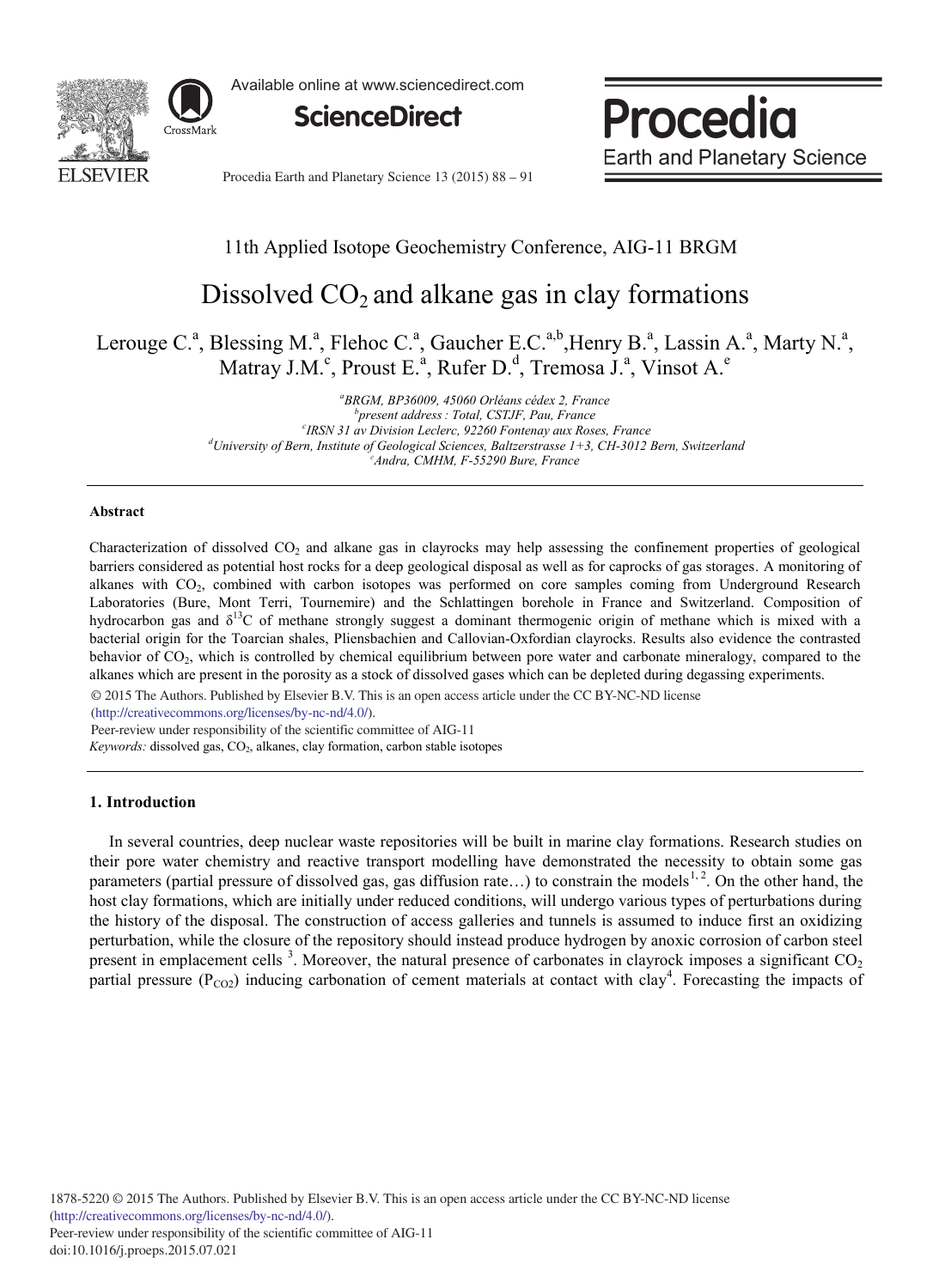such perturbations due to engineered materials needs to define the natural background of gas in the undisturbed clay formation. In that way, experiments have been conducted in different underground research laboratories (URL) and boreholes from Europe and have provided evidence of natural  $CO<sub>2</sub>$ ,  $N<sub>2</sub>$ , alkanes and noble gases (He, Ar) dissolved in clayrock pore waters<sup>1,3,5</sup>. However the low permeability of such compacted clayrocks makes difficult to measure in situ the partial pressures of gas due to degassing of solutions<sup>6</sup>. Gas extraction by equilibration of fresh core samples in specific gas cells has been alternatively developed to analyze dissolved gas naturally released from cores at laboratory conditions<sup>6,7,8,9</sup>. A series of analyses has been realized first on core clay samples from different URLs with the goal of measuring the  $P_{CO2}$ , a required parameter to constrain pH of pore water and the pore water chemistry model. This work provides additional data of alkanes extracted with  $CO<sub>2</sub>$  for discussing their content and origins.

#### **2. Core samples and analytical technique**

All the core clay samples were collected in boreholes crosscutting Jurassic clay formations from/close to the Underground research Laboratory of Bure<sup>7,8,9</sup> (Pliensbachian and Callovian-Oxfordian clayrocks: Eastern Paris Basin, France), from the Tournemire Channel<sup>10</sup> (Upper and Lower Toarcian shales: South-eastern France), from the Mont Terri Channel<sup>3</sup> (Aalenian Opalinus clayrocks: Folded Jura, North-western Switzerland) and from the Schlattingen borehole<sup>5</sup> (Aalenian Opalinus clayrocks: Swiss Molasse Basin, North-eastern Switzerland). The Jurassic formations from the four sites have undergone different burial and tectonic evolutions.

Core samples (10 to 20 cm-long) were conditioned on the field immediately after the drilling. They were cleaned and cut on their rims, to eliminate the core surface contaminated by the drilling fluid, and weighted. Then they were conditioned in gas cells under a He pressure of about 600 mbars, after three short cycles of pumping alternating with He pressure. The amounts of  $CO<sub>2</sub>$ , alkanes,  $O<sub>2</sub>$  and  $N<sub>2</sub>$  are regularly analyzed on a Varian Star 3400 CX gas chromatograph.  $O_2$  and  $N_2$  were regularly measured to verify the tightness of the gas cell. After stabilization of the  $P_{CO2}$ , a fraction of gas is recovered from the degassing cell by expansion into a vacuum line. Carbon isotope ratios of CO2 were measured using a gas chromatography-based GasBench II system coupled to a Delta plus XP isotope ratio mass spectrometer (Thermo Finnigan). Compound-specific isotope analysis of gaseous hydrocarbons (CH<sub>4</sub> to  $C_4H_{10}$ ) was performed using a Trace GC ultra gas chromatograph interfaced to a Delta plus XP isotope ratio mass spectrometer via a combustion furnace (Thermo Finnigan). In both cases, isotope ratios are determined relative to a  $CO_2$  reference gas ( $\delta^{13}C_{\rm PDB}$  = -40.9 ± 0.3‰). For analytical details, please refer to Blessing et al. (AIG-11, 2015).

### **3. Results**

The gas monitoring was performed till stabilization of the gas composition. Equilibration time takes several months; this time varies with the clay formation, the gas nature, but also with relative humidity<sup>11</sup>. CO<sub>2</sub> equilibration takes at least three months (Fig. 1a). Alkane monitoring of HT1 core samples from the Mont Terri channel provides evidence of an equilibration more rapid for CH<sub>4</sub> than  $C_2H_6$ ,  $C_3H_8$  and  $C_4H_{10}$  gases, which could be due to the molecule size (Fig. 1b).

Maximum values of  $P_{CO2}$  widely range between 1.7 and 20.4 mbar with most of the values around 5 mb (Tab. 1). The  $P_{CO2}$  values obtained on the eight core clay samples from the Schlattingen Borehole are almost homogeneous, although samples were collected at different depths and in different clay formations. On contrary the  $CO<sub>2</sub>$  gas equilibration of four core Opalinus Clay samples from the HT1 borehole at Mont Terri, which are very close to each other, provides evidence of high variation of the  $P_{CO2}$  (between 3.6 and 8.9 mb). The range of  $P_{CO2}$  measured at Schlattingen and values of 4-5 mb at Mont Terri are similar to values acquired previously at the Mont Terri rock lab <sup>1, 6</sup>. The high P<sub>CO2</sub> variations observed for the HT1 core samples are attributed to the relative humidity measured in the gas cell and the saturation state of the core sample (Fig. 1); these results are in agreement with experimental data and modelling<sup>11</sup>. P<sub>CO2</sub> data and the range of  $\delta^{13}C_{CO2}$  (-15 to -10 ‰ PDB) confirm that CO<sub>2</sub> results from equilibrium between aqueous solution species and diagenetic carbonate minerals<sup>9,11</sup>.

The alkane partial pressures ( $P_{\text{Alkanes}}$ ) are generally low, except for Toarcian core samples. The highest values are measured in Lower Toarcian shales which contain about 6-10 vol % of organic matter which is mature and kerogenic  $^{12}$ . High P<sub>Alkanes</sub> values are also measured in Upper Toarcian shales eventhough their organic matter content is much lower (about 1% vol), and similar to that of the other studied clay formations (Aalenian, Callovian-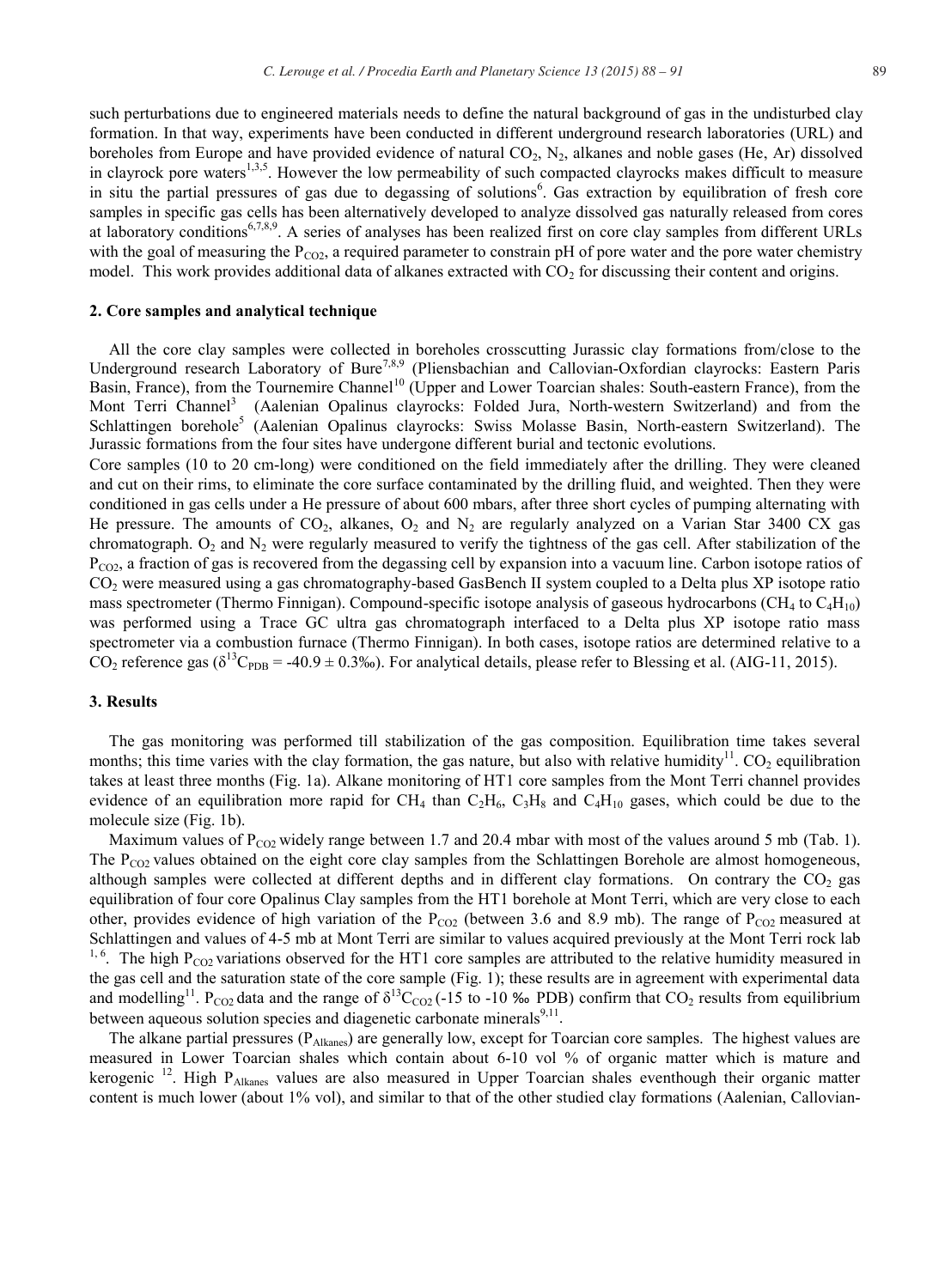Oxfordian, Pliensbachian). The C1/(C2 + C3) ratio is generally low (0.5-6.1). It is noteworthy that 1) for the same clay formation,  $P_{\text{Alkanes}}$  are not correlated with  $P_{CO2}$ , and 2) in reconditioned gas cells of core clay samples of Aalenian, Callovian-Oxfordian and Upper Toarcian age, PAIkanes are significantly lower than those measured in the first stage of conditioning, while  $P_{CO2}$  remains unchanged. These results strongly suggest different mechanisms for the control of dissolved  $CO<sub>2</sub>$  and alkanes.  $CO<sub>2</sub>$  results from equilibrium between aqueous solution species and diagenetic carbonate minerals, whereas alkane partial pressures are probably controlled by an initial stock of dissolved gas (only gas diffusion through the rock). CH4 presents significant isotopic variations from one formation to another (from -66 to -33 ‰ PDB), whereas  $\delta^{13}$ C of other alkanes are relatively homogeneous (-43 to -31 ‰ PDB). Elevated  $\delta^{13}C_{CH4}$  values (-47 to -33 ‰ PDB) combined with low C1/(C2+C3) ratios indicate that hydrocarbon gases are essentially of thermogenic origin in the Opalinus core samples at Schlattingen and at the Mont Terri URL, and in the Pliensbachian core sample from Bure. Elsewhere lower  $\delta^{13}C_{CH4}$  values (-66 to -63 ‰ PDB) combined with low C1/(C2+C3) ratios suggest that hydrocarbon gases are a mixture of thermogenic methane (-50 to -30 ‰ PDB) and of bacterial methane (-90 to -70 ‰ PDB)<sup>13</sup>.



Fig. 1. Monitoring of gas partial pressures in HT core samples at Mont Terri (a)  $CO<sub>2(9)</sub>$ ; (b) concentrations of alkanes (given in ccSTP/g of pore water) in HT1-7.25 m core sample.

|                             | Tournemire (SE, France) |                   | Schlattingen (NE,<br>Switzerland) | Mont Terri (NW,<br>Switzerland) | Bure (NE, France)        |                           |
|-----------------------------|-------------------------|-------------------|-----------------------------------|---------------------------------|--------------------------|---------------------------|
|                             | Lower<br>Toarcian       | Upper<br>Toarcian | Aalenian                          | Aalenian                        | Pliensbachian            | Callovian-<br>Oxfordian * |
| T max $(^{\circ}C)$         | 80-120                  |                   | 85                                | 85                              | 45                       | 45                        |
| TOC (wt $\%$ )              | $6 - 10$                | $\sim$ 1-2        | $\sim$ 1                          | $\sim$ 1                        | $\sim$ 1                 | $\sim$ 1                  |
| $P_{CO2}$                   | $6.4 - 20.4$            | $3.6 - 14.6$      | $4.2 - 6.1$                       | $3.6 - 8.9$                     | 7.0                      | $1.7 - 11.6$              |
| $\delta^{13}C_{CO2}$        | $-10$                   | $-10$             | $-12$                             | $-11.5$                         | $-15$                    | $-10/-6$                  |
| P <sub>CH4</sub>            | 112-146                 | 24-29             | $0.3 - 3.2$                       | $0.6 - 0.8$                     | 1.3                      |                           |
| $\delta^{13}C_{\rm CH4}$    | -66                     | $-63/-61$         | $-37/ - 33$                       | $-37$                           | $-47$                    | $-62/ -49$                |
| $P_{C2H6}$                  | 16.2-19.7               | $4.3 - 4.4$       | $0.1 - 0.6$                       | $0.3 - 0.4$                     | 0.2                      |                           |
| $\delta^{13}C_{C2H6}$       | $-41$                   | $-41$             | $-37/ -36$                        | $-43$                           | $-35$                    | $-43/ -25$                |
| $P_{C3H8}$                  | $20.2 - 25.3$           | $6.2 - 6.3$       | $0.1 - 0.7$                       | $0.8 - 0.9$                     | 0.15                     |                           |
| $\delta^{13}C_{\rm C3H8}$   | $-35$                   | $-35$             | $-36/-35$                         | $-36$                           | $-34$                    | $-38/-30$                 |
| $P_{C4H10}$                 | $11.8 - 14.6$           | $3.5 - 3.6$       | $0.1 - 0.6$                       | $0.8 - 0.9$                     | $\overline{\phantom{0}}$ |                           |
| $\delta^{13}C_{\rm{C4H10}}$ | $-32$                   | $-32$             | $-33/-31$                         | $-33$                           |                          |                           |
| $C1/C2+C3$                  | $5.9 - 6.1$             | $4.2 - 4.6$       | $2.8 - 4.6$                       | $0.5 - 0.6$                     | 4.0                      | $1.7 - 3.1$               |

Table 1. Range of CO<sub>2</sub> and alkane partial pressures (in mbar) and corresponding  $\delta^{13}C$  (‰ PDB) obtained at the four sites.

#### **4. Conclusion**

Characterization of gases dissolved in pore water of clayrocks is required to understand the containment properties of clayrocks studied for hosting a deep geological disposal or acting as a caprock. In this context, the